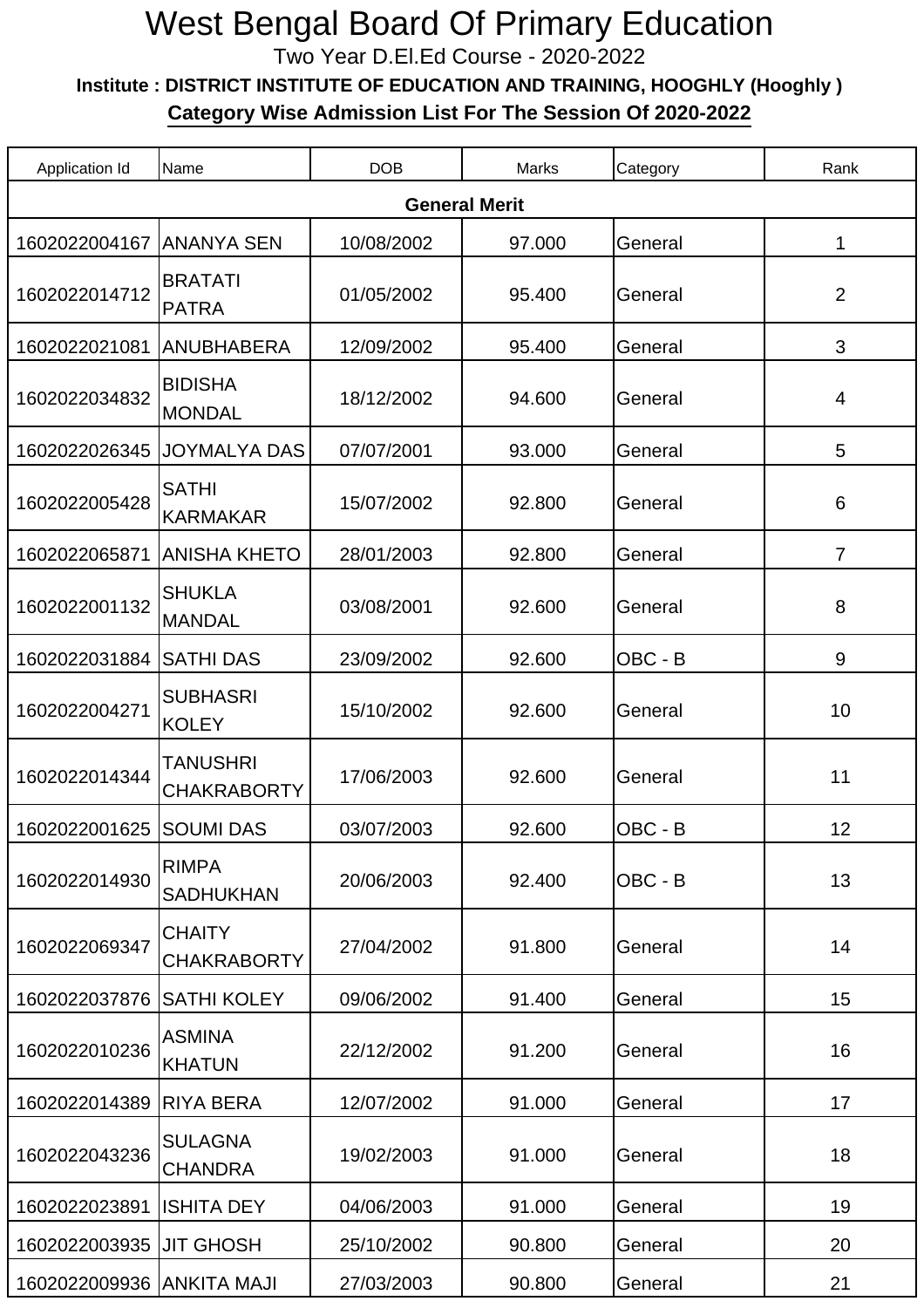| 1602022054309             | <b>MANISHA</b><br><b>GAYEN</b>              | 17/09/2002                                  | 90.600 | General   | 22             |
|---------------------------|---------------------------------------------|---------------------------------------------|--------|-----------|----------------|
| 1602022022499             | <b>TANIMA MAJI</b>                          | 15/10/2002                                  | 90.600 | General   | 23             |
| 1602022064616             | <b>SHIPRA JANA</b>                          | 15/06/2003                                  | 90.600 | General   | 24             |
| 1602022076278             | <b>SUBHANKAR</b><br><b>GUIN</b>             | 23/11/2001                                  | 90.400 | OBC - B   | 25             |
| 1602022081262             | <b>SACHIN</b><br><b>MONDAL</b>              | 07/01/2002                                  | 90.200 | General   | 26             |
| 1602022015894             | <b>SUBHAM</b><br><b>GHOSH</b>               | 04/10/2002                                  | 90.200 | General   | 27             |
| 1602022038839             | <b>AYANTIKA</b><br><b>CHATTOPADHY</b><br>AY | 27/07/2002                                  | 90.000 | General   | 28             |
| 1602022032732             | <b>ISUPARNA HATI</b>                        | 13/08/2002                                  | 90.000 | General   | 29             |
| 1602022031823             | <b>SUSMITA</b><br><b>BHATTACHARY</b><br>A   | 24/09/2002                                  | 90.000 | General   | 30             |
| 1602022054056             | <b>MIR TANIA</b><br><b>SULTANA</b>          | 14/12/2002                                  | 90.000 | General   | 31             |
|                           |                                             |                                             |        |           |                |
|                           |                                             | <b>Total/Available General Admitted: 31</b> |        |           |                |
|                           |                                             | <b>SC Merit</b>                             |        |           |                |
| 1602022027876             | <b>PRATIMA</b><br><b>BISWAS</b>             | 16/05/2002                                  | 93.400 | <b>SC</b> | 1              |
| 1602022020414             | <b>TRIPTI SANTRA</b>                        | 24/11/2002                                  | 93.400 | <b>SC</b> | $\overline{2}$ |
| 1602022024383             | <b>IPROTAP DAS</b>                          | 24/01/2002                                  | 93.200 | <b>SC</b> | 3              |
| 1602022023713             | <b>SURAVI RUIDAS</b>                        | 24/10/1999                                  | 92.000 | <b>SC</b> | 4              |
| 1602022007406             | <b>SHRIPARNA</b><br><b>DOLUI</b>            | 03/03/2003                                  | 87.200 | <b>SC</b> | 5              |
| 1602022079827 AMIT MONDAL |                                             | 06/02/1998                                  | 87.000 | <b>SC</b> | 6              |
| 1602022011460             | <b>SUBHA MALIK</b>                          | 17/08/2002                                  | 87.000 | <b>SC</b> | $\overline{7}$ |
| 1602022042527             | <b>ANAMIKA</b><br><b>HAZARI</b>             | 04/07/2002                                  | 86.400 | <b>SC</b> | 8              |
| 1602022033538             | <b>SUBRATA</b><br><b>KUMAR HAZRA</b>        | 04/10/2002                                  | 86.400 | <b>SC</b> | $9\,$          |
| 1602022020250             | <b>JHUMA BAIRAGI</b>                        | 28/08/2001                                  | 86.200 | <b>SC</b> | 10             |
| 1602022025835             | <b>RAHUL SAHA</b>                           | 13/12/2002                                  | 86.200 | <b>SC</b> | 11             |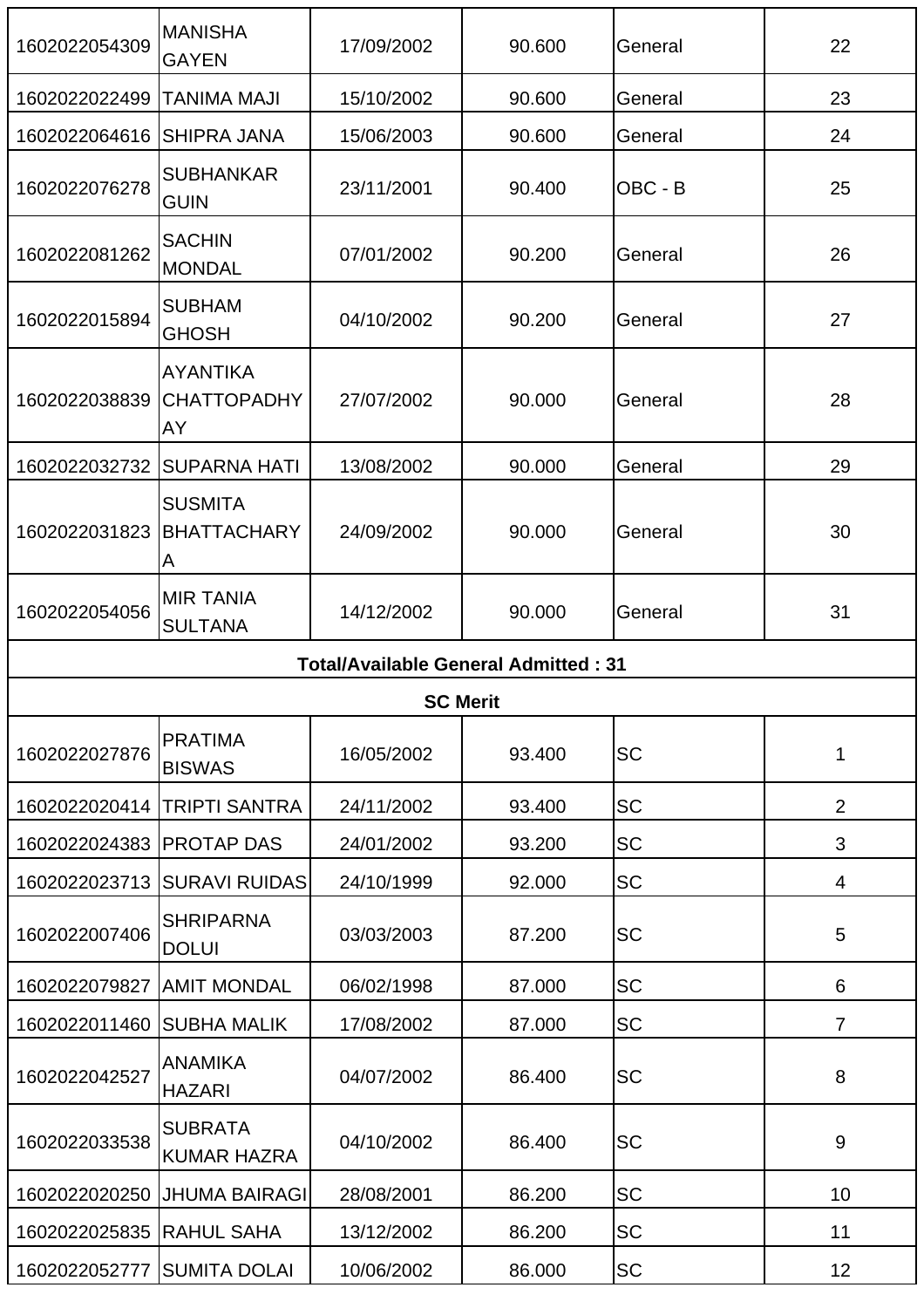| 1602022013878                   | <b>IMAMON PATRA</b>                             | 15/12/2002                             | 85.800          | <b>SC</b> | 13              |
|---------------------------------|-------------------------------------------------|----------------------------------------|-----------------|-----------|-----------------|
| 1602022013440                   | <b>DEBOLINA</b><br><b>KHAN</b>                  | 15/04/2002                             | 85.400          | <b>SC</b> | 14              |
| 1602022042039                   | <b>SUMAN DHANK</b>                              | 20/06/2001                             | 85.000          | <b>SC</b> | 15              |
| 1602022001865                   | <b>SOUVIK MALIK</b>                             | 09/06/2003                             | 84.800          | <b>SC</b> | 16              |
| 1602022008009                   | <b>SOURAV</b><br><b>MONDAL</b>                  | 14/09/1999                             | 84.600          | <b>SC</b> | 17              |
|                                 | 1602022042633 JJAYASRI SINGH                    | 29/11/2002                             | 84.600          | <b>SC</b> | 18              |
| 1602022005540 ANANYA DAS        |                                                 | 20/03/2003                             | 83.600          | <b>SC</b> | 19              |
|                                 |                                                 | <b>Total/Available SC Admitted: 19</b> |                 |           |                 |
|                                 |                                                 |                                        | <b>ST Merit</b> |           |                 |
| 1602022017672 POOJA SINGH       |                                                 | 18/05/2000                             | 87.200          | <b>ST</b> | 1               |
| 1602022025818 AJOY MANDI        |                                                 | 28/03/2001                             | 85.400          | <b>ST</b> | 2               |
| 1602022007284                   | <b>KUNOMI</b><br><b>HEMBROM</b>                 | 20/10/2001                             | 79.600          | <b>ST</b> | 3               |
| 1602022028839                   | <b>ARPITA SAREN</b>                             | 14/10/2002                             | 79.600          | <b>ST</b> | $\overline{4}$  |
| 1602022070211                   | KUNAMI SAREN                                    | 08/12/2001                             | 78.000          | <b>ST</b> | 5               |
| 1602022015793                   | <b>MANJUSHREE</b><br><b>BESRA</b>               | 21/02/1998                             | 77.600          | <b>ST</b> | $6\phantom{1}6$ |
| Total/Available ST Admitted : 6 |                                                 |                                        |                 |           |                 |
| <b>OBC - A Merit</b>            |                                                 |                                        |                 |           |                 |
| 1602022083246                   | <b>NASRIN</b><br><b>SULTANA</b>                 | 06/03/2002                             | 91.000          | OBC - A   | 1               |
| 1602022011115                   | <b>SHABANA</b><br><b>SULTANA</b>                | 24/01/2000                             | 89.200          | OBC - A   | $\overline{2}$  |
| 1602022074876                   | <b>SHABNAM</b><br><b>SULTANA</b>                | 05/10/2002                             | 89.000          | OBC - A   | 3               |
| 1602022029772                   | <b>SIRIN PARVIN</b>                             | 03/08/2002                             | 88.400          | OBC - A   | $\overline{4}$  |
| 1602022033734                   | <b>MARINA</b><br><b>KHATUN</b>                  | 09/07/2003                             | 86.800          | OBC - A   | 5               |
| 1602022045252                   | <b>MOLLA</b><br><b>MASUDUR</b><br><b>RAHMAN</b> | 04/10/2002                             | 86.400          | OBC - A   | 6               |
| 1602022028315                   | <b>DALIYANNESHA</b><br><b>KHATUN</b>            | 24/02/2003                             | 85.400          | OBC - A   | $\overline{7}$  |
| 1602022032005                   | <b>PARVEEN</b><br><b>SULTANA</b>                | 18/12/2002                             | 85.000          | OBC - A   | 8               |